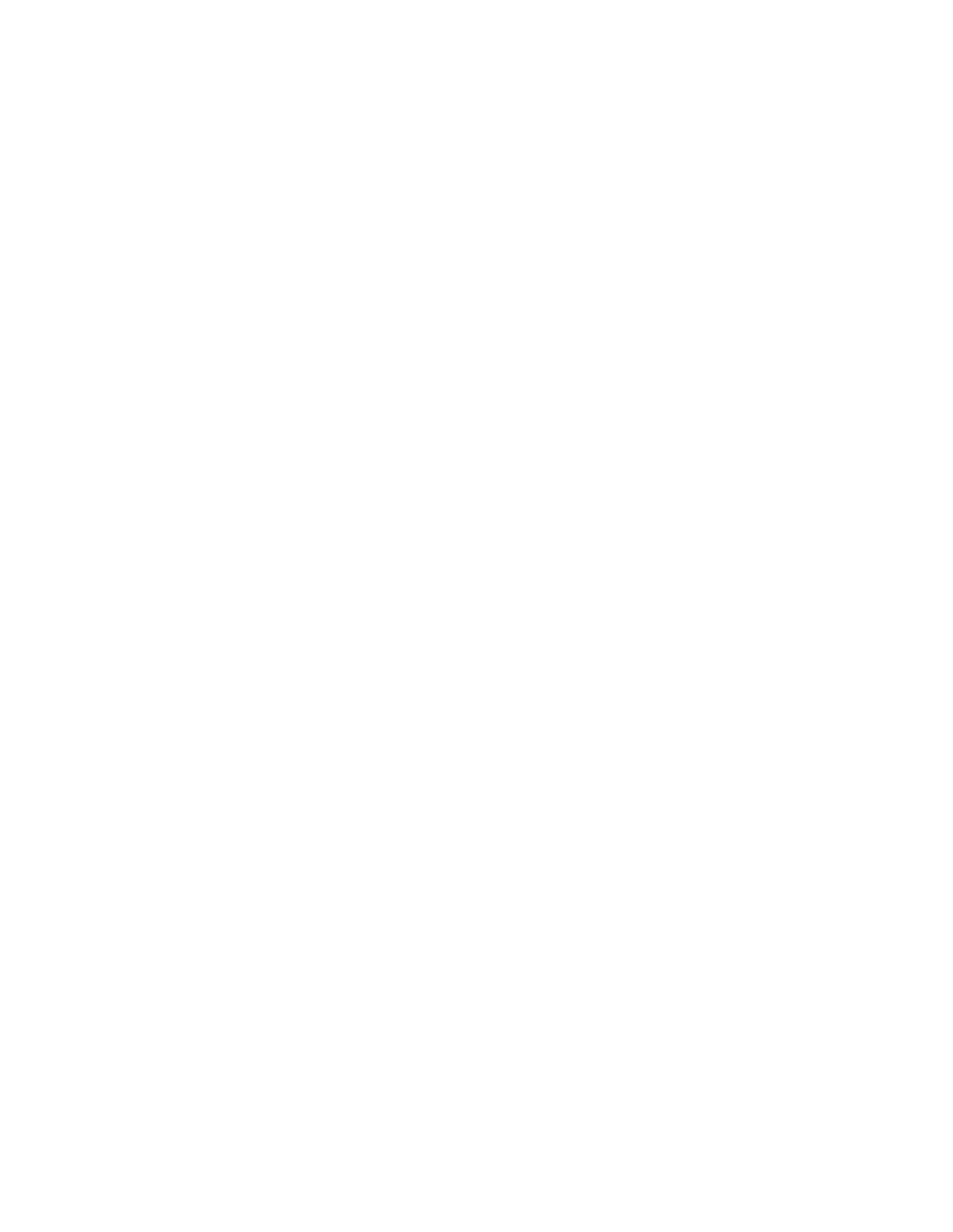Discussion of "open" events vs. "members only". Israelite states that there are two varieties of MCA membership -- current and lapsed. Affirms that any MCA related participants covered by his report were fully paid up for 20-21 and that no "lapsed members" (those that have not renewed within 30 days of anniversary date) were allowed to sign up for an MCA event.

Feldman asks if a previously "lapsed" member renews in April 2021, what is his next expiration date. Israelite says it would be September 30, 2022.Feldman asks what the situation would be if the "lapsed" member renewed in February, Israelite indicates the situation would be more complicated.

Morris Binder suggests that since we are changing rules, to be equitable, individuals who had previously been members who renew during this period should have their existing anniversary date as their renewal date. Israelite says he would rather extend those who joined in February or March until October 1. He believes there are seven individuals in this category -- a few of them new, first-time members.

Israelite says that upon rejoining, a lapsed member would establish a new anniversary date. Prosten is concerned that this creates the potential for "free riders".

Sobol moves that we extend the membership year for the seven individuals involved to October of 2022. Multiple seconds. Passed unanimously.

#### **Report of Program Committee Chair**

Members are "Zoom fatigued". We may have extended season one month too long. Only two of the May programs are doing well …. rest are not. Summer hiatus following those programs, but we will offer **reruns of previous Zooms**. We are assuming we will be able to resume a full schedule of activities -- indoor and outdoor -- next season.

Comedy event is progressing. Temple has indicated desired dates would be available, but costs and terms are not yet explored. Contract with comedian is in place, and we have a hold at Comedy Club. These factors make it hard to budget at this time.

Sobol moves that he should be included in an upcoming Federation "Visions" meeting. President Nizin rules matter out of order.

#### **Report of Member Participation Committee**

Ira Kushnir reported a positive response to recent **membership renewal** mailing.

#### **Report of Doc Film & Luncheon Committee**

- **Speakers** for next year on track -- pretty much all slots filled
- Awaiting more information on Temple Shalom about occupancy restraints
- Morris Binder suggests that film and lunch programs should be available as both in-person and Zoom events. Larry Israelite says it is not possible to show a film at Sholom and broadcast the event via Zoom, but this is not the time to discuss matter. Michael Sobol notes that the Temple has hired an A-V technician. Prosten suggests that showing the film to a live audience and also renting streaming rights would likely add a substantial expense factor.

### **Report of Publicity Chair**

Jeff Margolis notes that material for **May** *Federation Star* is due immediately.

### **President's report**

Steve Brazina has raised possibility of awarding an **MCA membership to speakers in lieu of a \$50 gift card**. Prosten asks if it would be lifetime or 1 year? And would we then have to make a \$36 contribution to JFGN for that person? Les says 1-year and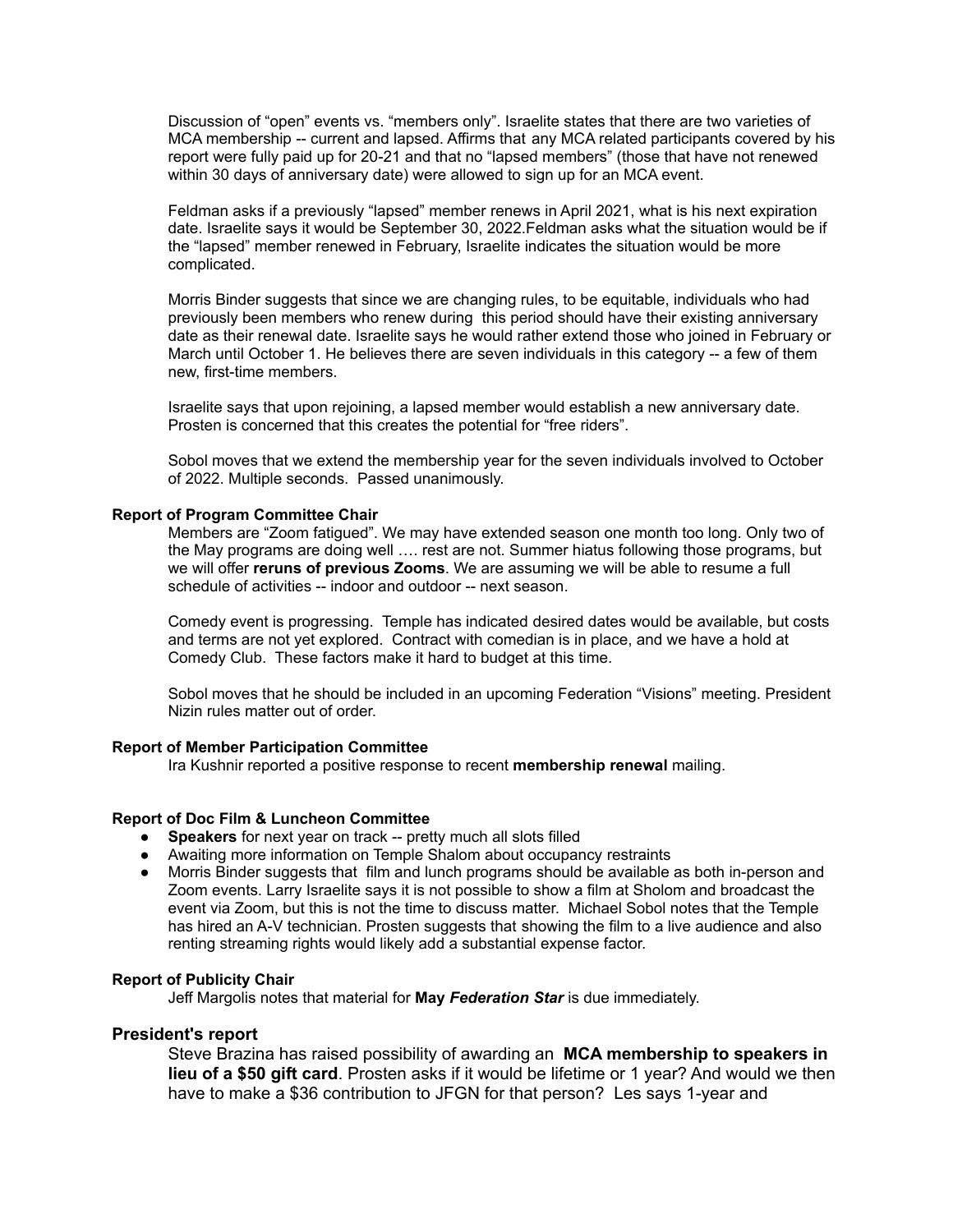Yes.Israelite says it would be unfair to MCA members that make presentations.No change to current policy.

Steve Brazina is running a film event for JFGN. MCA has been asked to publicize it. In the past, we have not publicized non-MCA programs. Les feels that if we were to do so, it would have to be on a case by case basis -- with each case brought to the board for discussion. Les moves that **"Federation** (but only Federation) **sponsored events, led by an MCA member,** may be included in our eblast. This would specifically include golf tournament (led by Nizin) and Brazina-led discussion of "Shtisel".

President Nizin believes, based on a phone discussion with Jeff Feld, that **Federation is preparing to announce an expansion of permissible activities** -- probably outdoor only, within week.

Les notes that revised by-laws material was sent out that reflects the actions taken at last month's meeting concerning **membership year and renewal dates.** Suggested changes are highlighted in yellow in that draft.

*(Full disclosure --- the following issues were raised by the Secretary (me) in my role as a concerned board member. I've attempted to convey the issues raised and responses thereto in as limited and impartial a way as I could. YMMV)*

### **Discussion of Article 2.2**

Prosten notes that proposed language allowing the"Common Anniversary Date" to be changed at will, **conflicts with proposed Article 7.2** which says "Dues may not be changed mid-year". Not for or against, but feels articles should be consistent. Simple solution: define "year".

Morris Binder says the October 1 date will disappear after first year. Actual anniversary date of membership will be all that matters.

Israelite says that is not the case, because 780 members with a July 1 anniversary date would now be shifted to October 1. All new joiners will have actual date of joining as "anniversary date".

Les Nizin asks that the discussion be **suspended until we get to Article 7.2.**

### **Discussion of Article 3.1 and 3.2**

Sections updated to remove conflict between old and proposed new bylaws.

## **Discussion of Article 3.6**

Discussion of **malfeasance in office vs. prior to being an officer**. Binder suggests dropping "in office" from second bullet point. Suggestion incorporated into next draft.

### **Discussion of Article 4.1**

Sections updated to remove conflict between old and proposed new bylaws.

### **Discussion of Article 6.2**

At President's suggestion, specific date for appointment of the Nominating Committee is added.